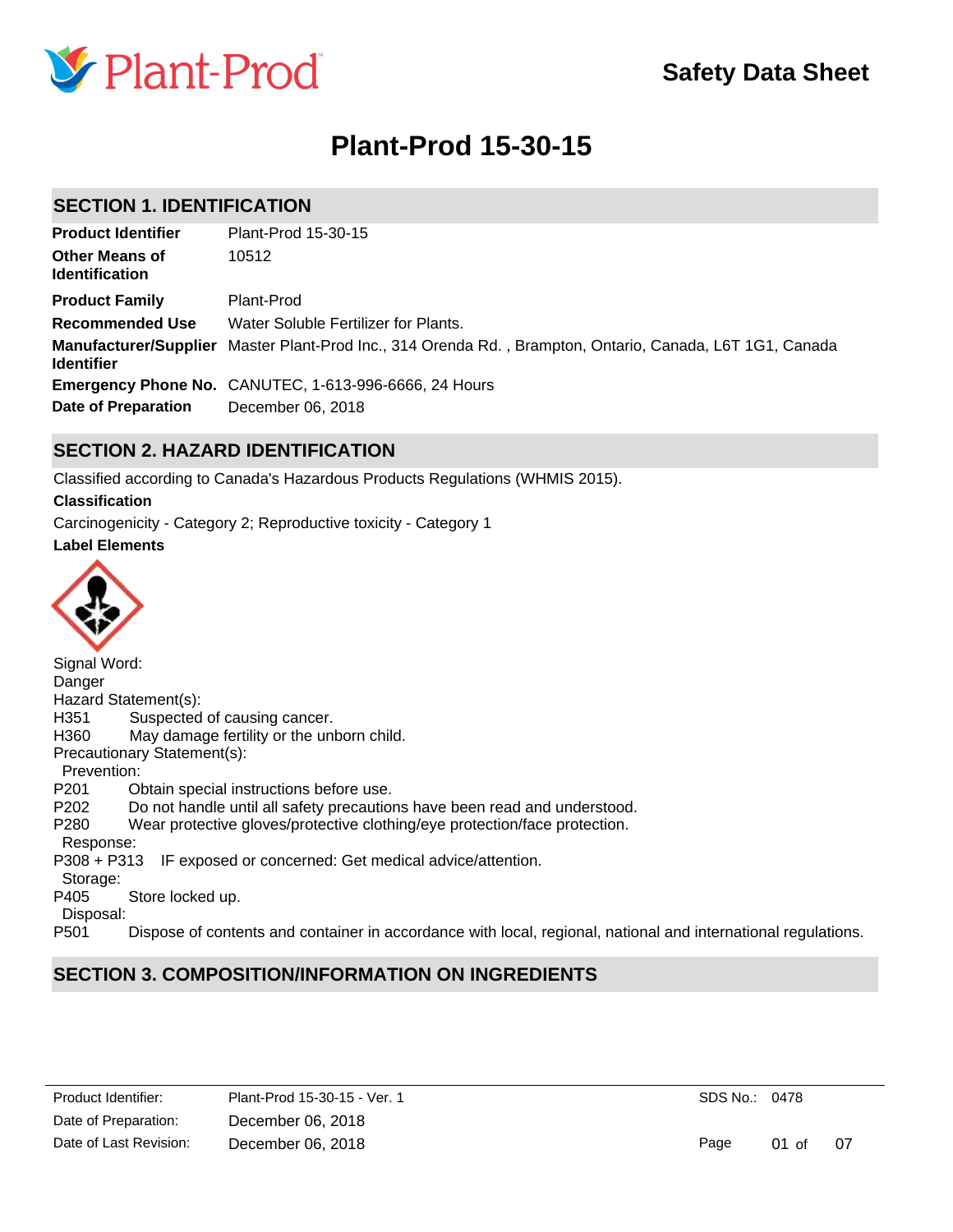Mixture:

| <b>Chemical Name</b>                  | <b>CAS No.</b> | %      | <b>Other Identifiers Other Names</b> |  |
|---------------------------------------|----------------|--------|--------------------------------------|--|
| Potassium nitrate                     | 7757-79-1      | 35     |                                      |  |
| Urea                                  | 57-13-6        | 11     |                                      |  |
| Nitrilotriacetic acid, trisodium salt | 5064-31-3      | < 0.2  |                                      |  |
| Boric acid                            | 10043-35-3     | < 0.15 |                                      |  |

# **SECTION 4. FIRST-AID MEASURES**

### **First-aid Measures**

#### **Inhalation**

Move to fresh air. If breathing has stopped, trained personnel should begin rescue breathing. Call a Poison Centre or doctor. If ammonia gas is inhaled from heated fertilizer and breathing has stopped, begin artificial respiration.

### **Skin Contact**

Immediately wash gently and thoroughly with lukewarm, gently flowing water and mild soap for 15-20 minutes. Take off contaminated clothing, shoes and leather goods (e.g. watchbands, belts). Call a Poison Centre or doctor if you feel unwell. Thermal burns require immediate medical attention.

### **Eye Contact**

Immediately rinse the contaminated eye(s) with lukewarm, gently flowing water for at least 30 minutes, while holding the eyelid(s) open. Immediately call a Poison Centre or doctor.

### **Ingestion**

For large amounts immediately call a Poison Centre or doctor. Rinse mouth with water.

### **Most Important Symptoms and Effects, Acute and Delayed**

May cause mild irritation.

### **Immediate Medical Attention and Special Treatment**

#### **Special Instructions**

See first aid information above. Note to Physicians: Provide general supportive measures and treat symptomatically.

### **Medical Conditions Aggravated by Exposure**

None known.

# **SECTION 5. FIRE-FIGHTING MEASURES**

### **Extinguishing Media**

### **Suitable Extinguishing Media**

Use flooding quantities of water or other suitable extinguishing agent.

### **Unsuitable Extinguishing Media**

DO NOT use water jet.

### **Specific Hazards Arising from the Product**

Mild oxidizer. May intensify fire. If heated, could release ammonia gas. In a fire, the following hazardous materials may be generated: corrosive, flammable ammonia; corrosive, oxidizing nitrogen oxides; corrosive phosphorous oxides; very toxic carbon monoxide, carbon dioxide.

### **Special Protective Equipment and Precautions for Fire-fighters**

Wear SCBA and full protective clothing. Oxidizer. Prevent contact with flammable and combustible materials. Fire-fighters may enter the area if positive pressure SCBA and full Bunker Gear is worn.

Use the personal protective equipment recommended in Section 8 of this safety data sheet. Remove or isolate

# **SECTION 6. ACCIDENTAL RELEASE MEASURES**

# **Personal Precautions, Protective Equipment, and Emergency Procedures**

| Product Identifier:    | Plant-Prod 15-30-15 - Ver. 1 | SDS No.: 0 |  |
|------------------------|------------------------------|------------|--|
| Date of Preparation:   | December 06, 2018            |            |  |
| Date of Last Revision: | December 06, 2018            | Page       |  |

SDS No.: 0478

Page 02 of 07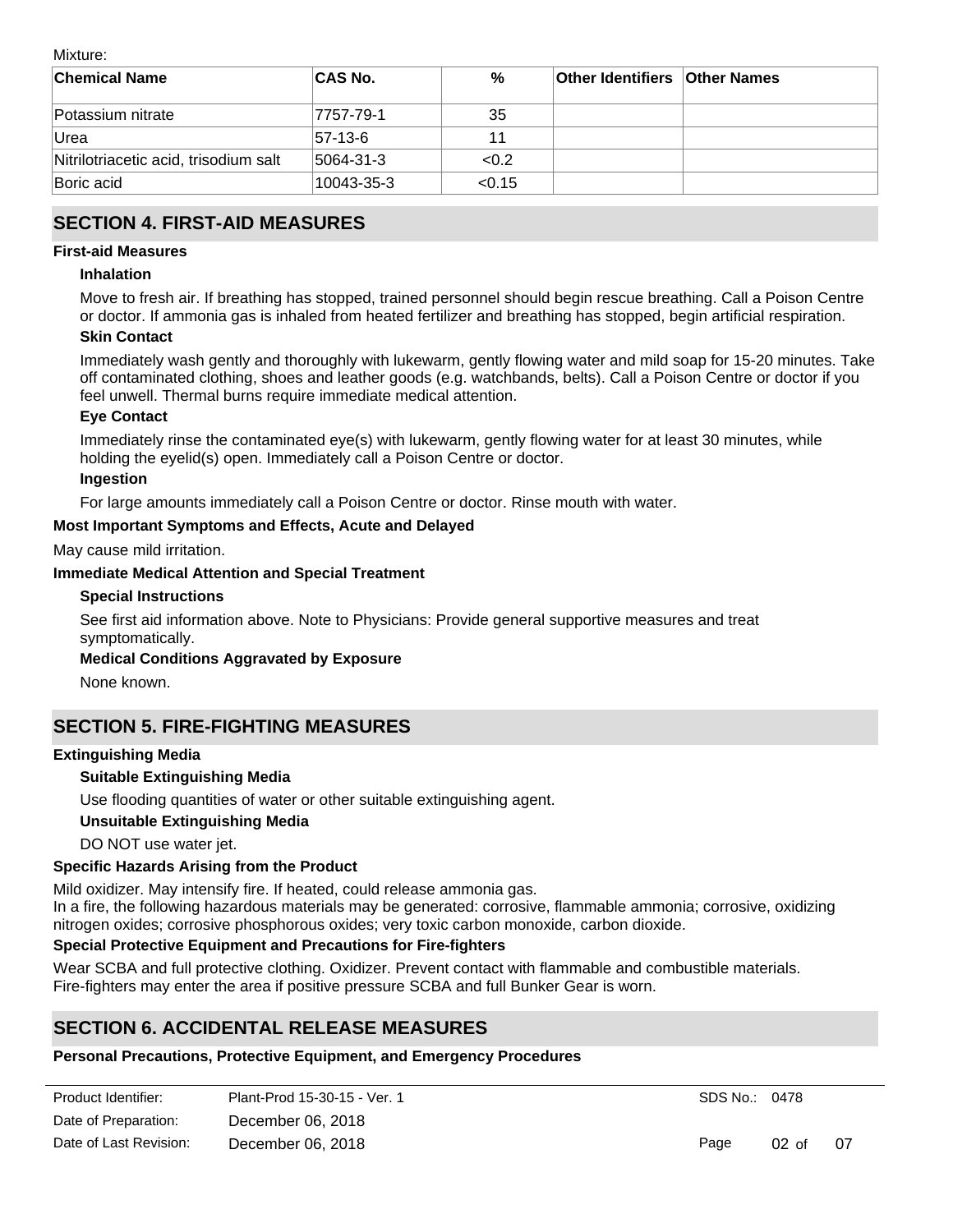Use the personal protective equipment recommended in Section 8 of this safety data sheet. Remove or isolate incompatible materials as well as other hazardous materials. Eliminate all ignition sources. Use grounded, explosion-proof equipment.

### **Environmental Precautions**

Do not allow into any sewer, on the ground or into any waterway.

#### **Methods and Materials for Containment and Cleaning Up**

Contain the spill. Avoid contact with combustibles, organics and ignition sources. Sweep up spilled material and use or dispose of in approved manner.

# **SECTION 7. HANDLING AND STORAGE**

#### **Precautions for Safe Handling**

Avoid repeated or prolonged skin contact. Do not breathe in this product. Do not get in eyes. Avoid exposure during pregnancy and while nursing. Only use where there is adequate ventilation.

#### **Conditions for Safe Storage**

Store in an area that is: cool, dry, well-ventilated. Keep out of reach of children. Store in a closed container. Keep separate from acids, alkalis, reducing agents and combustibles.

### **SECTION 8. EXPOSURE CONTROLS/PERSONAL PROTECTION**

### **Control Parameters**

|                                       | <b>ACGIH TLV®</b>  |                   | <b>OSHA PEL</b> |                | <b>AIHA WEEL</b>    |            |
|---------------------------------------|--------------------|-------------------|-----------------|----------------|---------------------|------------|
| <b>Chemical Name</b>                  | <b>TWA</b>         | <b>STEL</b>       | <b>TWA</b>      | <b>Ceiling</b> | 8-hr TWA            | <b>TWA</b> |
| Potassium nitrate                     | $5 \text{ mg/m}$ 3 |                   |                 |                |                     |            |
| Urea                                  |                    |                   |                 |                | $10 \text{ mg/m}$ 3 |            |
| Boric acid                            | $2 \text{ mg/m}$ 3 | $6 \text{ mg/m3}$ |                 |                |                     |            |
| Nitrilotriacetic acid, trisodium salt |                    |                   | 15 mg/m3        |                |                     |            |

#### **Appropriate Engineering Controls**

General ventilation is usually adequate. Use local exhaust ventilation and enclosure, if necessary, to control amount in the air. Provide eyewash and safety shower if contact or splash hazard exists.

### **Individual Protection Measures**

### **Eye/Face Protection**

Wear chemical safety goggles.

#### **Skin Protection**

Wear chemical protective clothing e.g. gloves, aprons, boots.

#### **Respiratory Protection**

Use an appropriate NIOSH approved respirator or dust mask.

### **SECTION 9. PHYSICAL AND CHEMICAL PROPERTIES**

# **pH** Not available **Appearance fine powder. Particle Size: Not available Odour** Slight ammonia odour **Odour Threshold** Not applicable **Initial Boiling Point/Range** Not applicable **Evaporation Rate** Not available **Flash Point** Not applicable **Melting Point/Freezing Point** Not available (melting); Not available (freezing) **Product Identifier:** Product Identifier: Plant-Prod 15-30-15 - Ver. 1 **Basic Physical and Chemical Properties Flammability (solid, gas)** Will not burn.

**Explosive Limit** Date of Preparation: December 06, 2018 Date of Last Revision: December 06, 2018

SDS No.: 0478

Page 03 of 07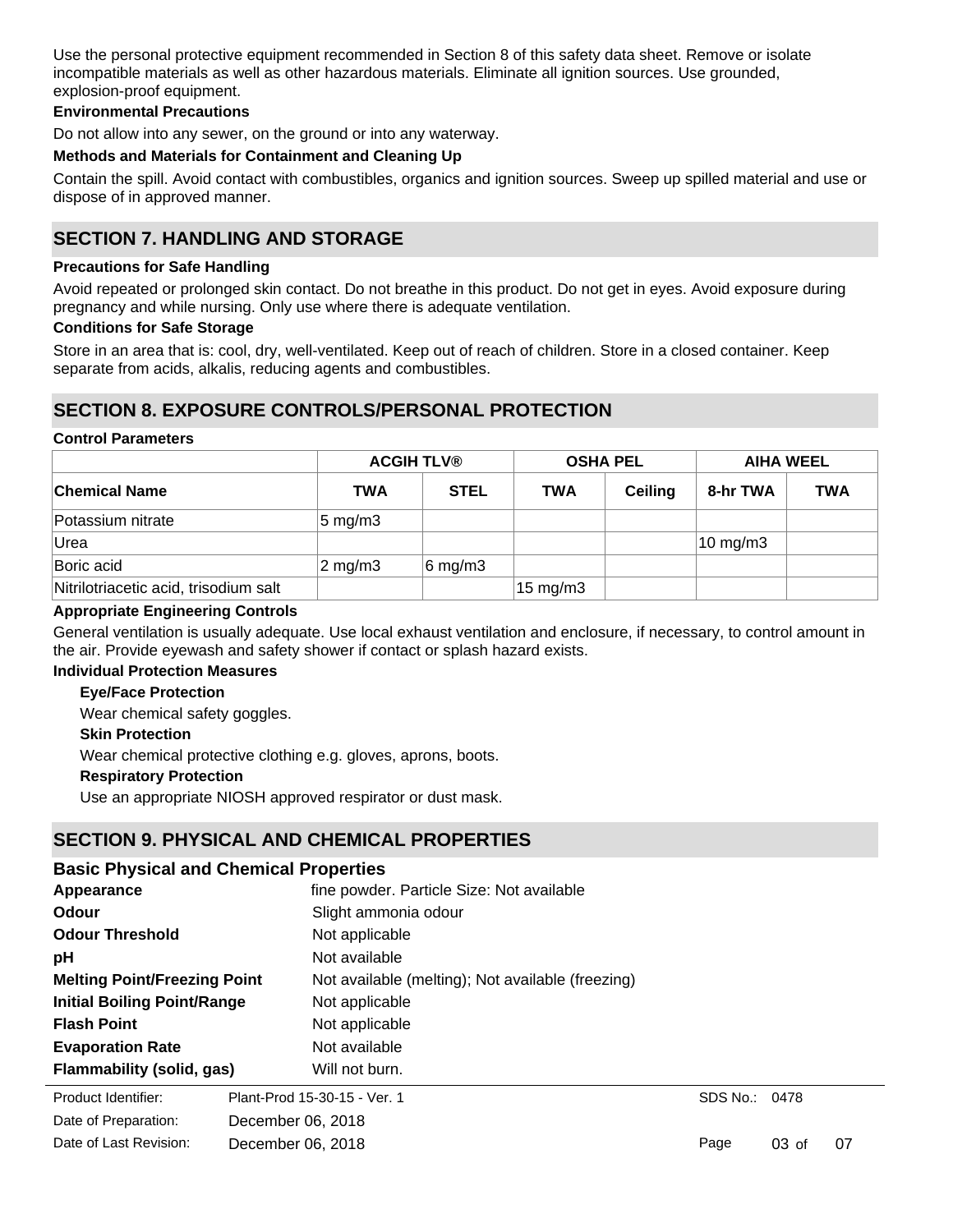| <b>Upper/Lower Flammability or</b><br><b>Explosive Limit</b> | Not available (upper); Not available (lower)       |
|--------------------------------------------------------------|----------------------------------------------------|
| <b>Vapour Pressure</b>                                       | Not available                                      |
| Vapour Density (air = 1)                                     | Not available                                      |
| Relative Density (water $= 1$ )                              | 1.07                                               |
| <b>Solubility</b>                                            | Not available in water                             |
| <b>Partition Coefficient,</b><br>n-Octanol/Water (Log Kow)   | Not available                                      |
| <b>Auto-ignition Temperature</b>                             | Not available                                      |
| <b>Decomposition Temperature</b>                             | Not available                                      |
| <b>Viscosity</b>                                             | Not available (kinematic); Not available (dynamic) |
| <b>Other Information</b>                                     |                                                    |
| <b>Physical State</b>                                        | Solid                                              |
| <b>Molecular Formula</b>                                     | Not applicable                                     |
| <b>Molecular Weight</b>                                      | Not available                                      |

# **SECTION 10. STABILITY AND REACTIVITY**

### **Reactivity**

Not reactive under normal conditions of use. May intensify fire.

#### **Chemical Stability**

Normally stable.

### **Possibility of Hazardous Reactions**

None expected under normal conditions of storage and use.

### **Conditions to Avoid**

Heat. Water, moisture or humidity. Open flames, sparks, static discharge, heat and other ignition sources.

### **Incompatible Materials**

Strong acids, strong alkaloids, oxidizers, organics.

### **Hazardous Decomposition Products**

Under fire - corrosive, flammable ammonia; corrosive, oxidizing nitrogen oxides; corrosive phosphorous oxides; very toxic carbon monoxide, carbon dioxide.

# **SECTION 11. TOXICOLOGICAL INFORMATION**

### **Likely Routes of Exposure**

Inhalation; skin contact; eye contact; ingestion.

#### **Acute Toxicity**

| <b>Chemical Name</b>                      | <b>LC50</b> | LD50 (oral)      | LD50 (dermal) |
|-------------------------------------------|-------------|------------------|---------------|
| Potassium nitrate                         |             | 3750 mg/kg (rat) |               |
| Urea                                      |             | 8471 mg/kg (rat) |               |
| Boric acid                                |             | 2660 mg/kg       |               |
| Nitrilotriacetic acid, trisodium<br>∣salt |             | 1740 mg/kg (rat) |               |

### **Skin Corrosion/Irritation**

Irritation could occur with prolonged exposure to dry fertilizer or fertilizer solution.

# **Serious Eye Damage/Irritation**

Irritation or burn could occur if fertilizer solution is splashed in eyes or dry product contacted.

| Plant-Prod 15-30-15 - Ver. 1 |
|------------------------------|
| December 06, 2018            |
| December 06, 2018            |
|                              |

**STOT (Specific Target Organ Toxicity) - Single Exposure**

SDS No.: 0478

Page 04 of 07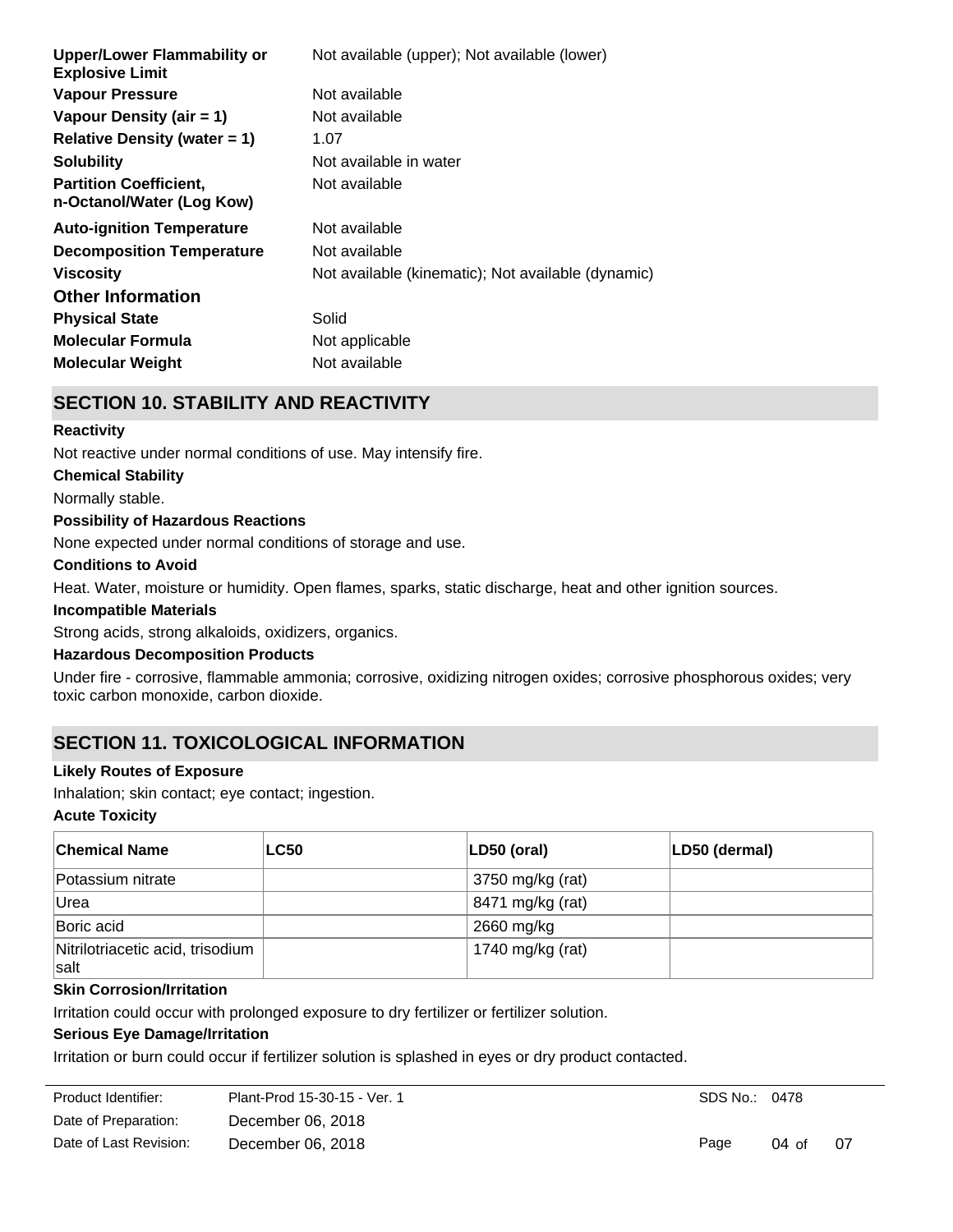# **STOT (Specific Target Organ Toxicity) - Single Exposure**

### **Inhalation**

May cause nose and throat irritation, lung injury.

### **Skin Absorption**

Not absorbed through skin.

### **Ingestion**

If large amounts are swallowed symptoms may include nausea, vomiting, stomach cramps and diarrhea.

### **Aspiration Hazard**

No information was located.

### **STOT (Specific Target Organ Toxicity) - Repeated Exposure**

No information was located.

### **Respiratory and/or Skin Sensitization**

Skin sensitizer.

### **Carcinogenicity**

| <b>Chemical Name</b>                                     | <b>IARC</b> | <b>ACGIH®</b> | <b>NTP</b> | <b>OSHA</b> |
|----------------------------------------------------------|-------------|---------------|------------|-------------|
| Boric acid                                               |             | A4            |            |             |
| Nitrilotriacetic acid, trisodium Group 2B<br><b>Salt</b> |             | Not Listed    |            | Not Listed  |

Nitrilotriacetic Acid (NTA) and its salts were determined to be "possibly carcinogenic to humans by IARC, a compound which "may reasonably be anticipated to be a carcinogen" by NTP and a "select carcinogen" by OSHA.

### Key to Abbreviations

ACGIH® = American Conference of Governmental Industrial Hygienists. IARC = International Agency for Research on Cancer. NTP = National Toxicology Program. OSHA = US Occupational Safety and Health Administration.

### **Reproductive Toxicity**

### **Development of Offspring**

Boric acid may cause birth defects, based on animal data.

### **Sexual Function and Fertility**

Boric acid may impair male fertility, based on animal data.

### **Effects on or via Lactation**

No information was located.

### **Germ Cell Mutagenicity**

No information was located.

### **Interactive Effects**

No information was located.

# **SECTION 12. ECOLOGICAL INFORMATION**

### **Ecotoxicity**

### **Acute Aquatic Toxicity**

| <b>Chemical Name</b> | ∣LC50 Fish | <b>IEC50 Crustacea</b>                                   | <b>ErC50 Aquatic</b><br><b>Plants</b> | ErC50 Algae |
|----------------------|------------|----------------------------------------------------------|---------------------------------------|-------------|
| Potassium nitrate    |            | 490 mg/L (Daphnia<br>magna (water flea);<br>$ 24$ -hour) |                                       |             |
| Urea                 |            | 3910 mg/L (Daphnia)<br>magna (water flea);<br>48-hour)   |                                       |             |

SDS No.: 0478

Page 05 of 07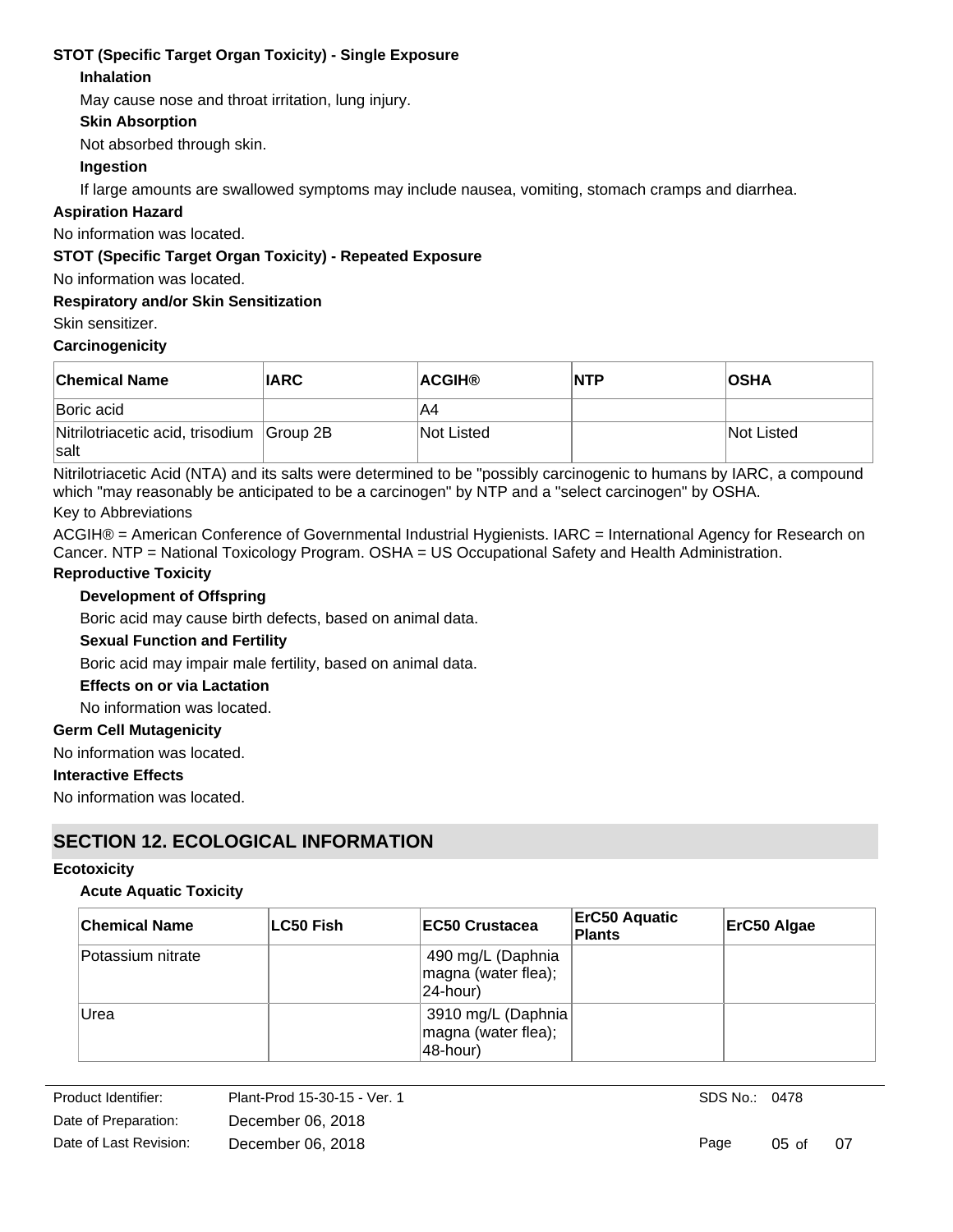| Boric acid | 11100 mg/L           |  |  |
|------------|----------------------|--|--|
|            | $ $ (Oncorhynchus    |  |  |
|            | mykiss (rainbow      |  |  |
|            | $ $ trout); 96-hour) |  |  |

### **Chronic Aquatic Toxicity**

| <b>Chemical Name</b> | <b>NOEC Fish</b> | EC50 Fish | <b>INOEC Crustacea</b> | <b>IEC50 Crustacea</b>                                           |
|----------------------|------------------|-----------|------------------------|------------------------------------------------------------------|
| lPotassium nitrate   |                  |           |                        | 900 mg/L (Daphnia<br>magna (water flea);<br>$ 4.2 \text{ days} $ |

### **Persistence and Degradability**

No information was located.

#### **Bioaccumulative Potential**

No information was located.

### **Mobility in Soil**

No information was located.

#### **Other Adverse Effects**

There is no information available.

# **SECTION 13. DISPOSAL CONSIDERATIONS**

### **Disposal Methods**

Contact local environmental authorities for approved disposal or recycling methods in your jurisdiction.

# **SECTION 14. TRANSPORT INFORMATION**

Not regulated under Canadian TDG regulations. Not regulated under US DOT Regulations. Not regulated under IATA Regulations.

**Special Precautions** Not applicable

### **Transport in Bulk According to Annex II of MARPOL 73/78 and the IBC Code**

Not applicable

# **SECTION 15. REGULATORY INFORMATION**

# **Safety, Health and Environmental Regulations**

# **Canada**

### **Domestic Substances List (DSL) / Non-Domestic Substances List (NDSL)**

All ingredients are listed on the DSL/NDSL.

# **SECTION 16. OTHER INFORMATION**

| <b>SDS Prepared By</b> | <b>MPPI Technical Department</b>                                                                                                                                                                                                                                            |          |         |    |
|------------------------|-----------------------------------------------------------------------------------------------------------------------------------------------------------------------------------------------------------------------------------------------------------------------------|----------|---------|----|
| Phone No.              | 905-793-8000                                                                                                                                                                                                                                                                |          |         |    |
| Date of Preparation    | December 06, 2018                                                                                                                                                                                                                                                           |          |         |    |
| Date of Last Revision  | December 06, 2018                                                                                                                                                                                                                                                           |          |         |    |
| <b>References</b>      | CHEMINFO database. Canadian Centre for Occupational Health and Safety (CCOHS).<br>Registry of Toxic Effects of Chemical Substances (RTECS®) database. Dassault<br>Systèmes/BIOVIA ("BIOVIA"). Available from Canadian Centre for Occupational Health and<br>Safety (CCOHS). |          |         |    |
| <b>Disclaimer</b>      | To the best of our knowledge, the information contained herein is accurate. However, neither<br>Master Plant-Prod Inc., nor any of its distributors, assumes any liability whatsoever for the                                                                               |          |         |    |
| Product Identifier:    | Plant-Prod 15-30-15 - Ver. 1                                                                                                                                                                                                                                                | SDS No.: | 0478    |    |
| Date of Preparation:   | December 06, 2018                                                                                                                                                                                                                                                           |          |         |    |
| Date of Last Revision: | December 06, 2018                                                                                                                                                                                                                                                           | Page     | $06$ of | 07 |